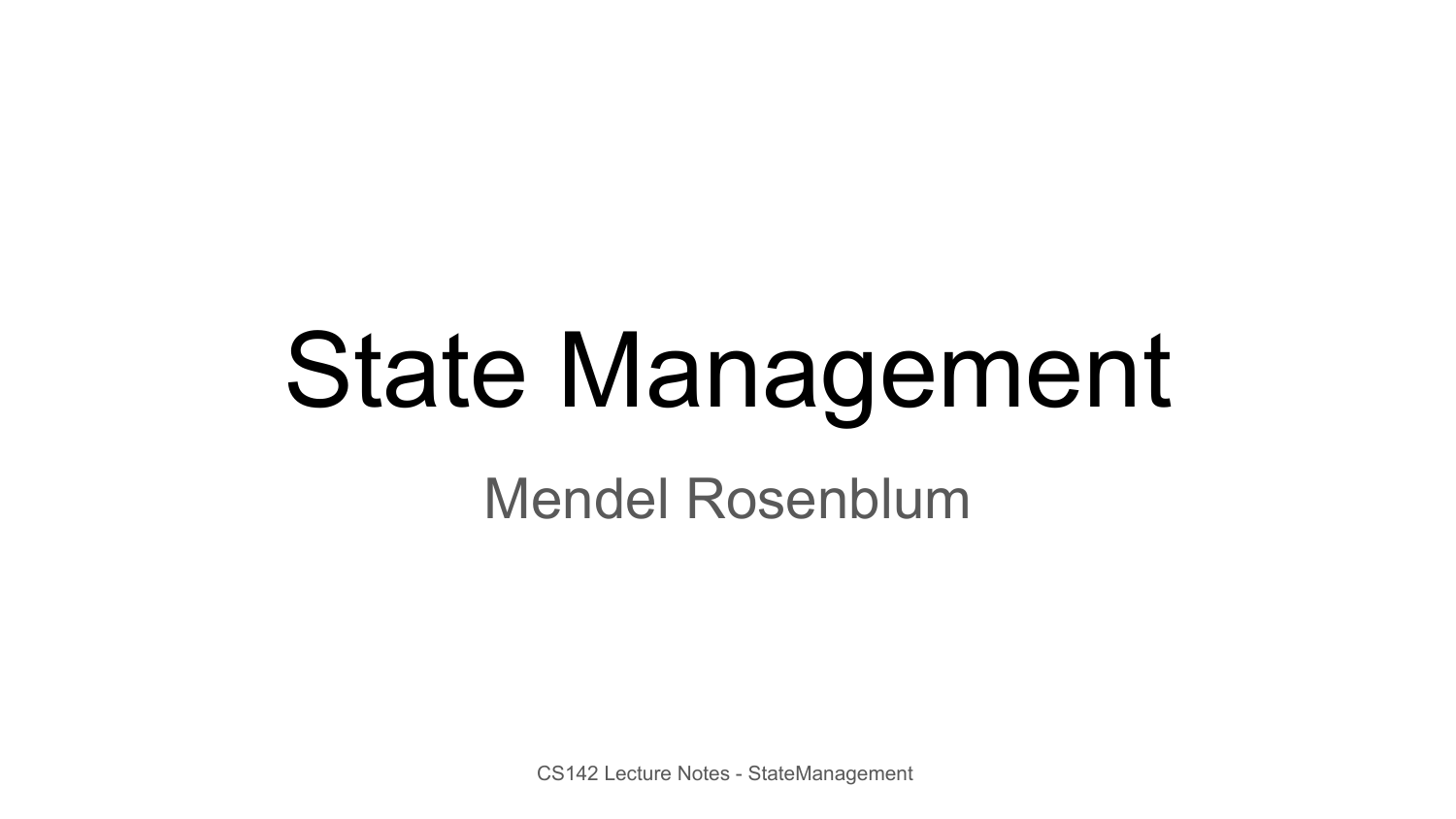## Our small, read-only photo app is deceptively simple

- Model, View, Controller All setup on startup and static
	- Can have a nice modular design of view components
- Add in Session State and object creation and updating
	- Things get more complex particularly for our single page app
- Examples:
	- Users logs out and logins into the app with a different login name
	- User add new comments or photos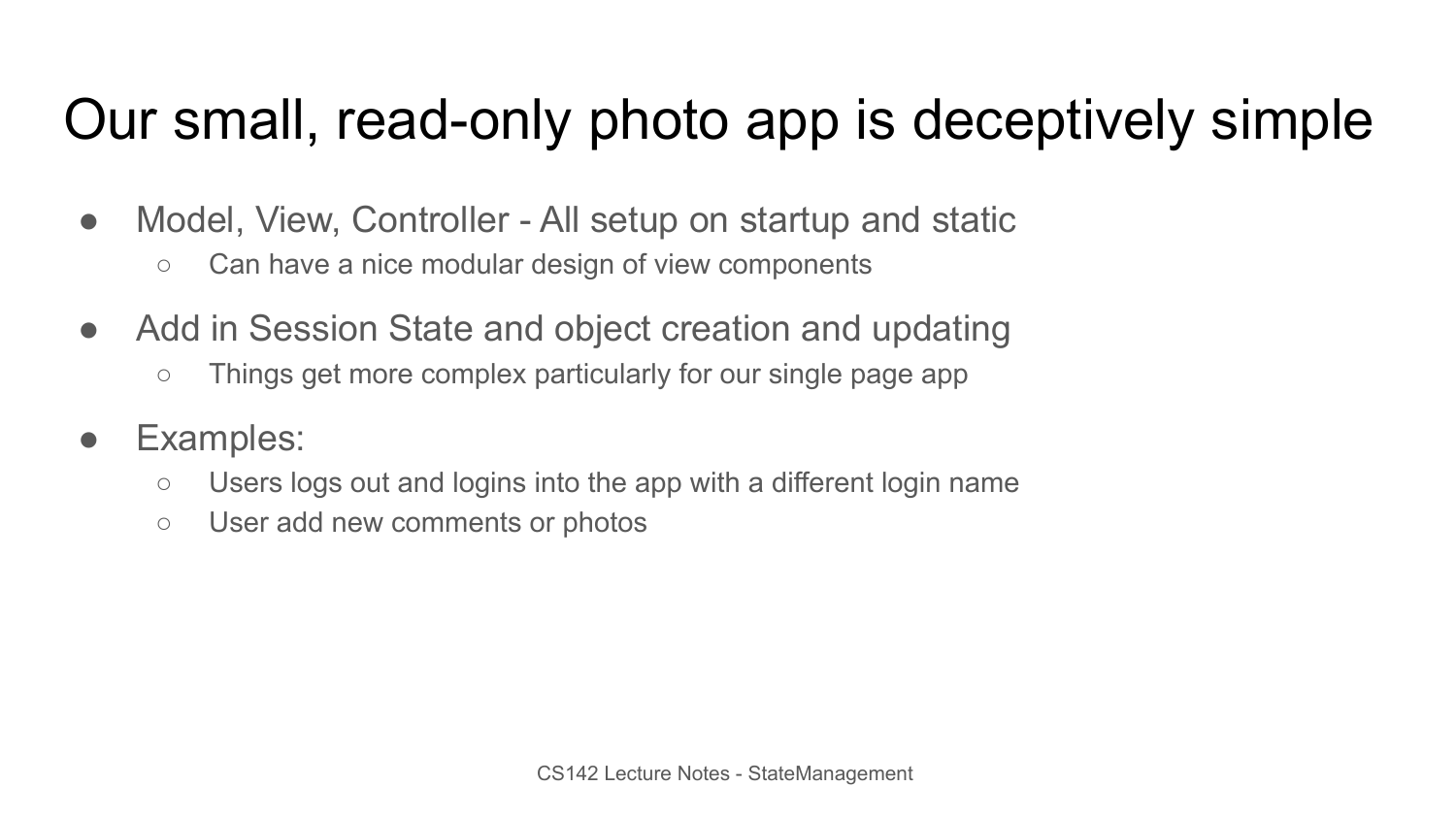#### Session state

- Must be kept in sync between the browser app and the server
	- Who, if anyone, is logged in?
- Server will need to reject any requests from users not logged in
	- Model fetching done only at view/controller startup might not work
- Consider transitions of your photo app
	- Login Not logged in to logged in
		- At app startup most models are not available (e.g. sidenav user list) but become available after login is completed.
	- Logout Logged in to not logged in
		- Requests to web server that worked before will now fail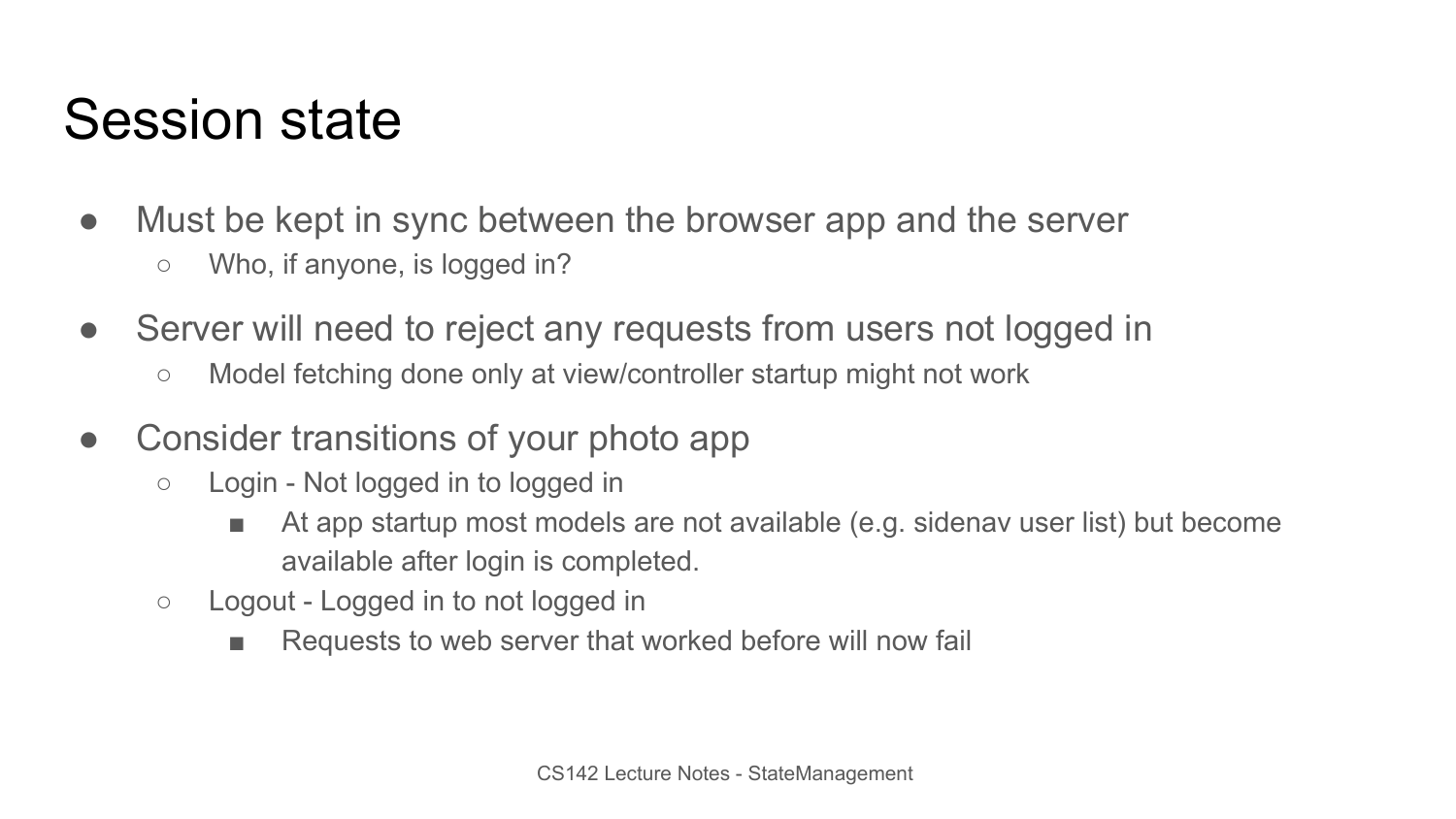#### Models updates

- Consider what happens when new objects like users, photos, or comments are added.
	- Models change
- Controller fetching model only at startup might not work
- Consider photo app adding a photo or comment
	- Model refresh needed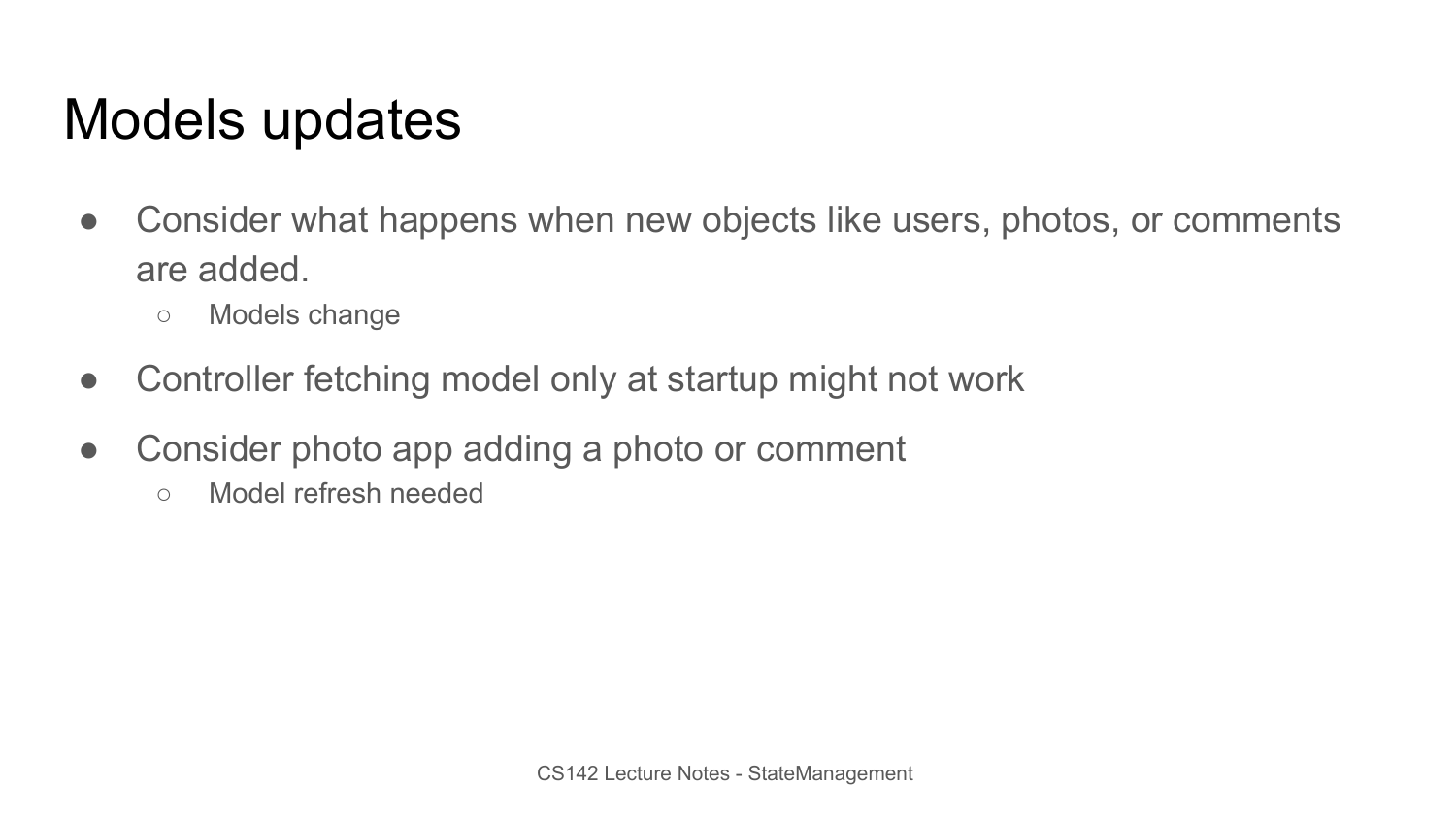## Components are interested in outside events

- How to keep a modular design but allow controllers to be notified of things happening outside of it?
	- Example: a view component and an add component
- One option: Explicit communication interfaces in components
	- ReactJS: Pass callback functions around to components
		- $\text{Component commInfo} = \{\text{this.callowithInfo,bind(this)\}\}$
- Better option: Listener/emitter pattern
	- Components registers interest (listen) and component detecting change signals (emit)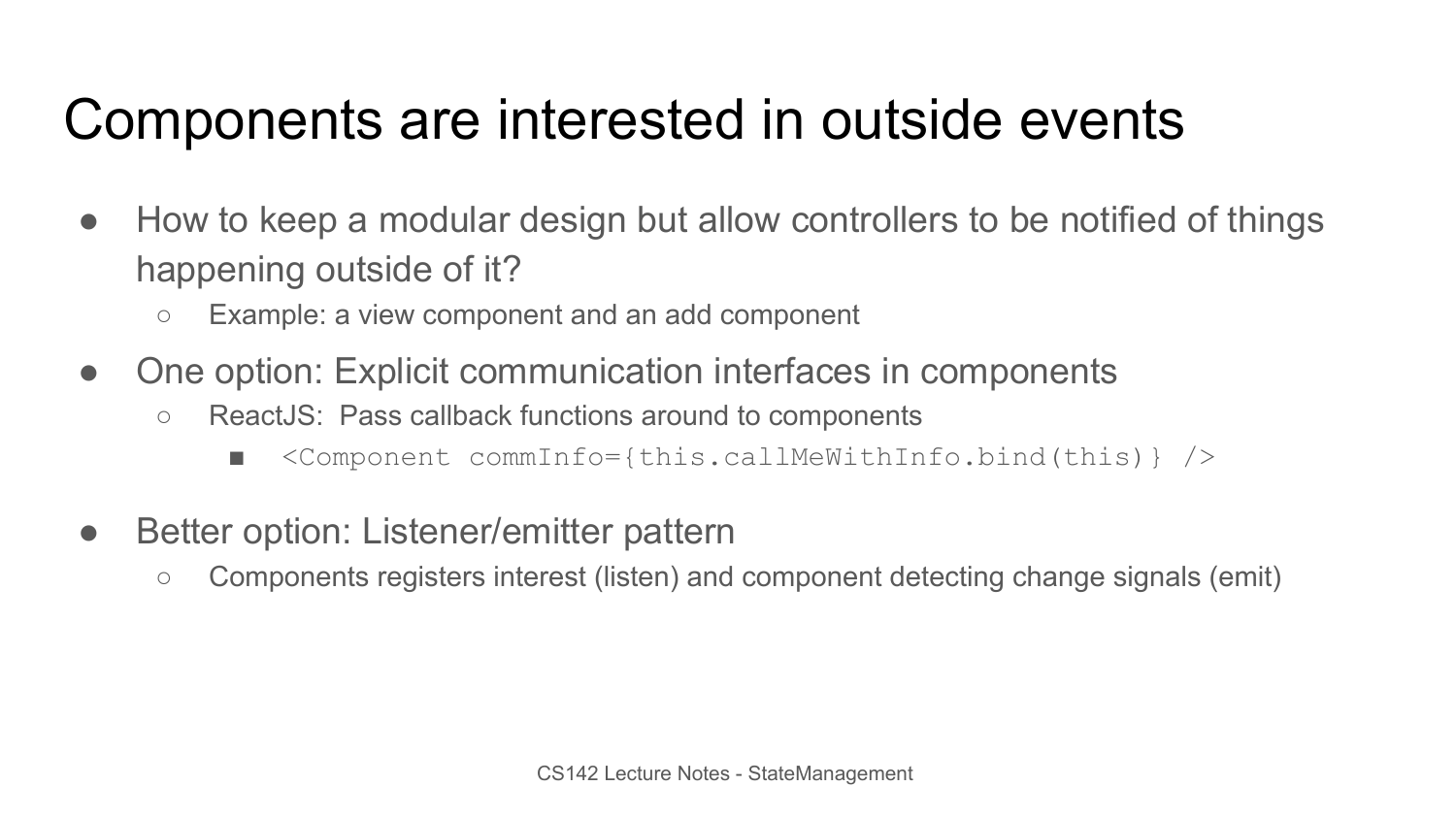## React listener/emitter pattern: No opinion

- FLUX Facebook's Application Architecture For Building user interfaces
	- Store state in a "Store" change with actions, notify view listeners



• Redux<https://redux.js.org/> - A predictable state container for JavaScript apps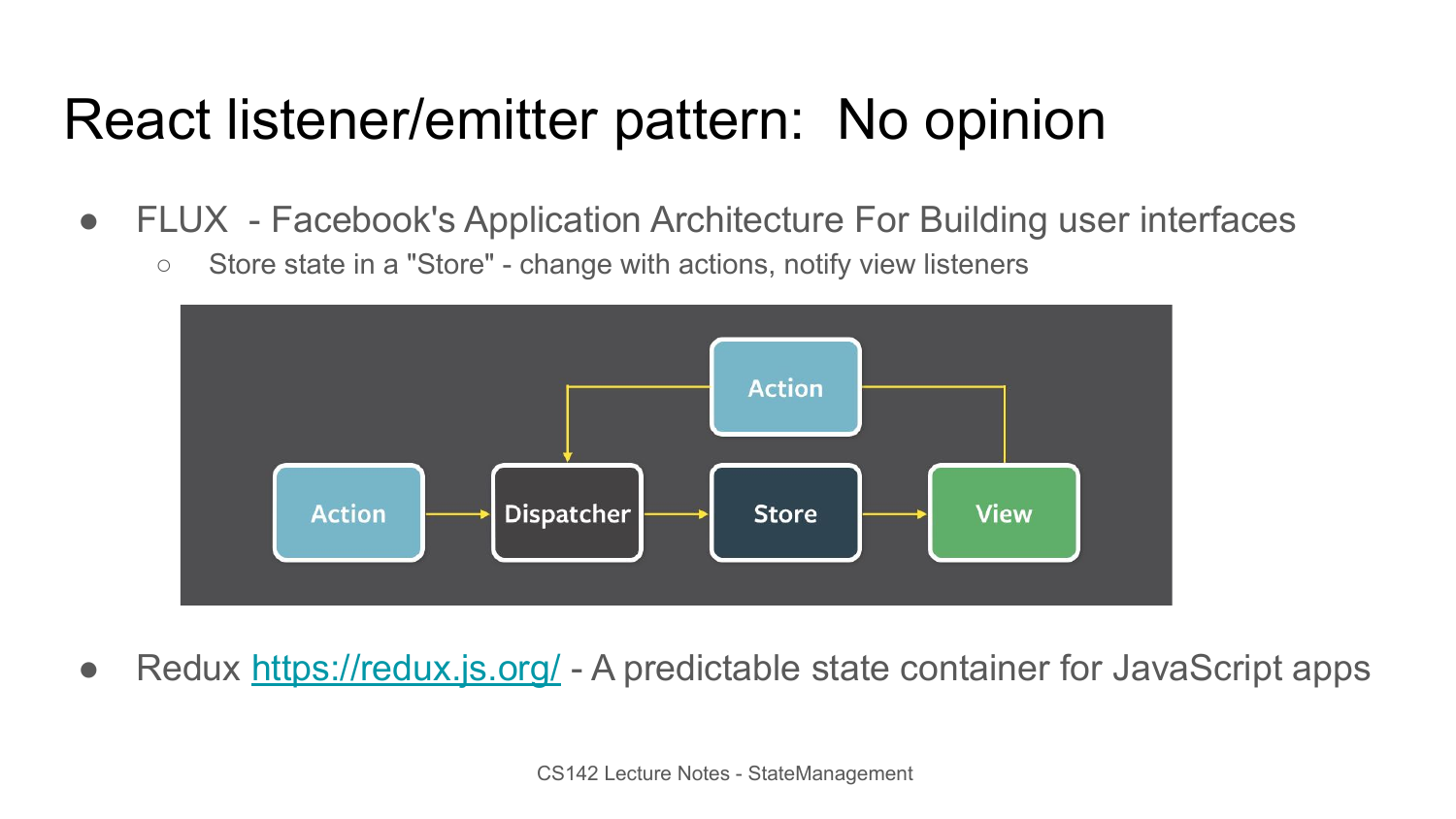## Photo App current Model Data Handling

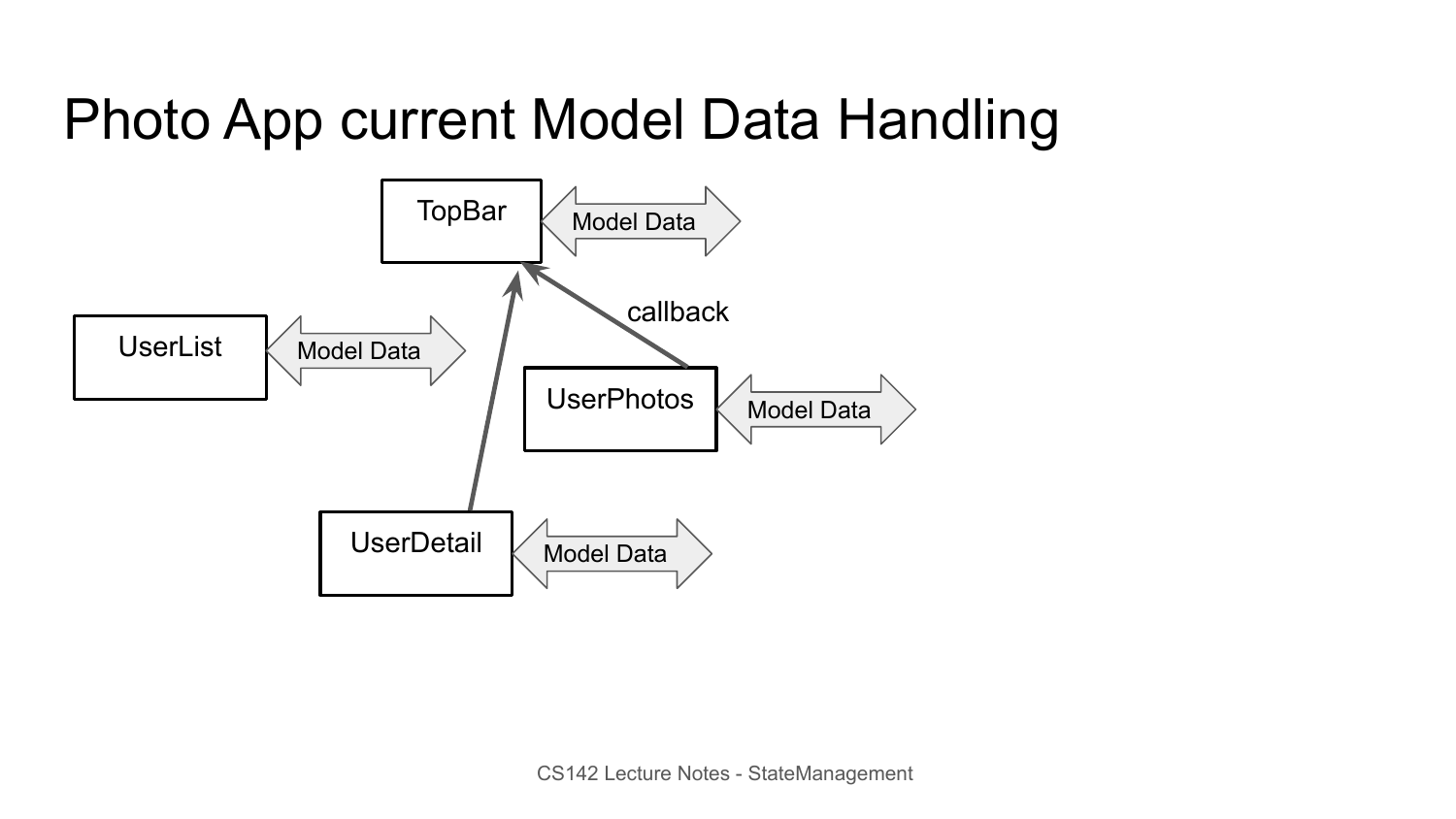## Photo App with state management

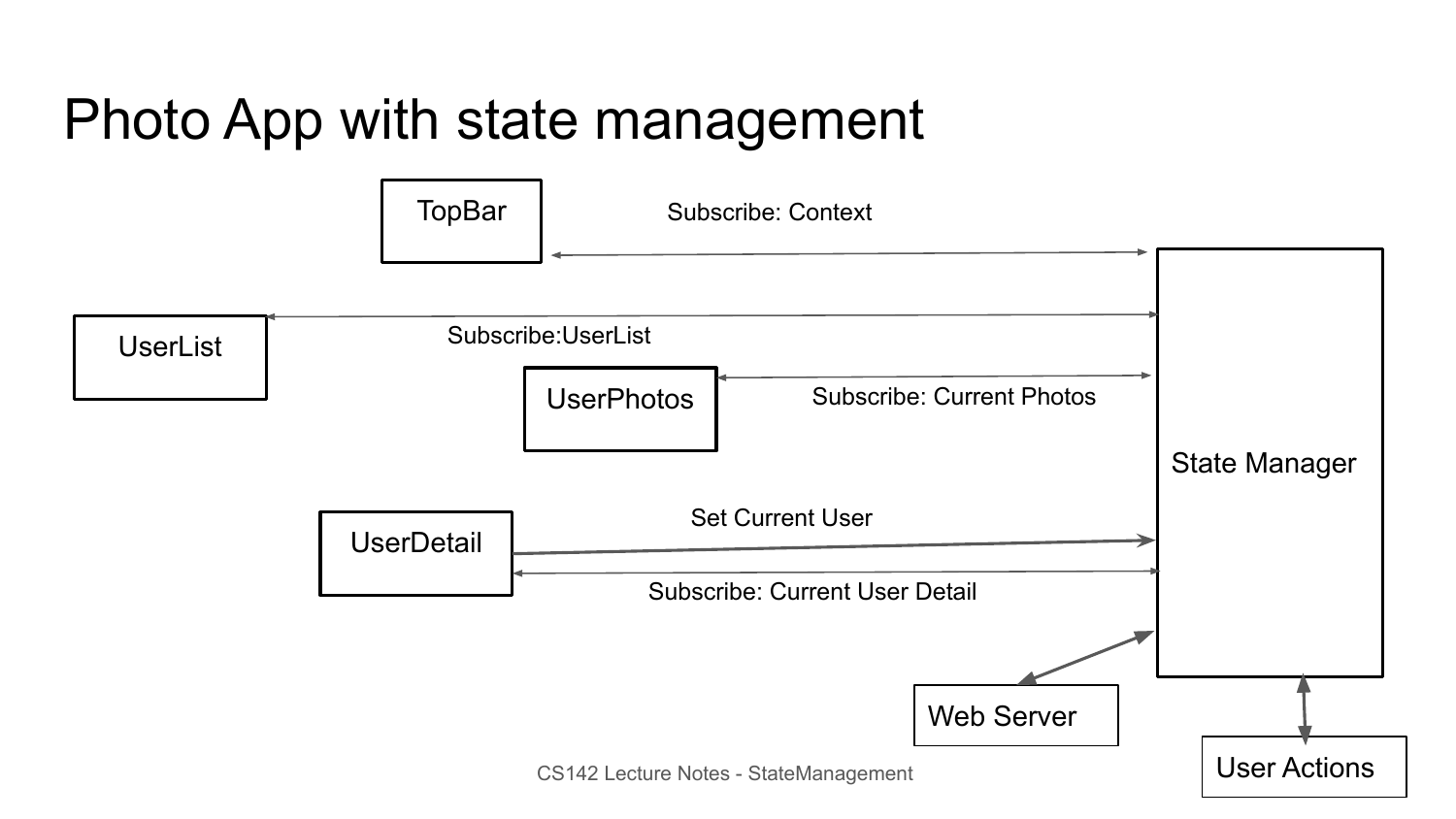# Photo App with offline support

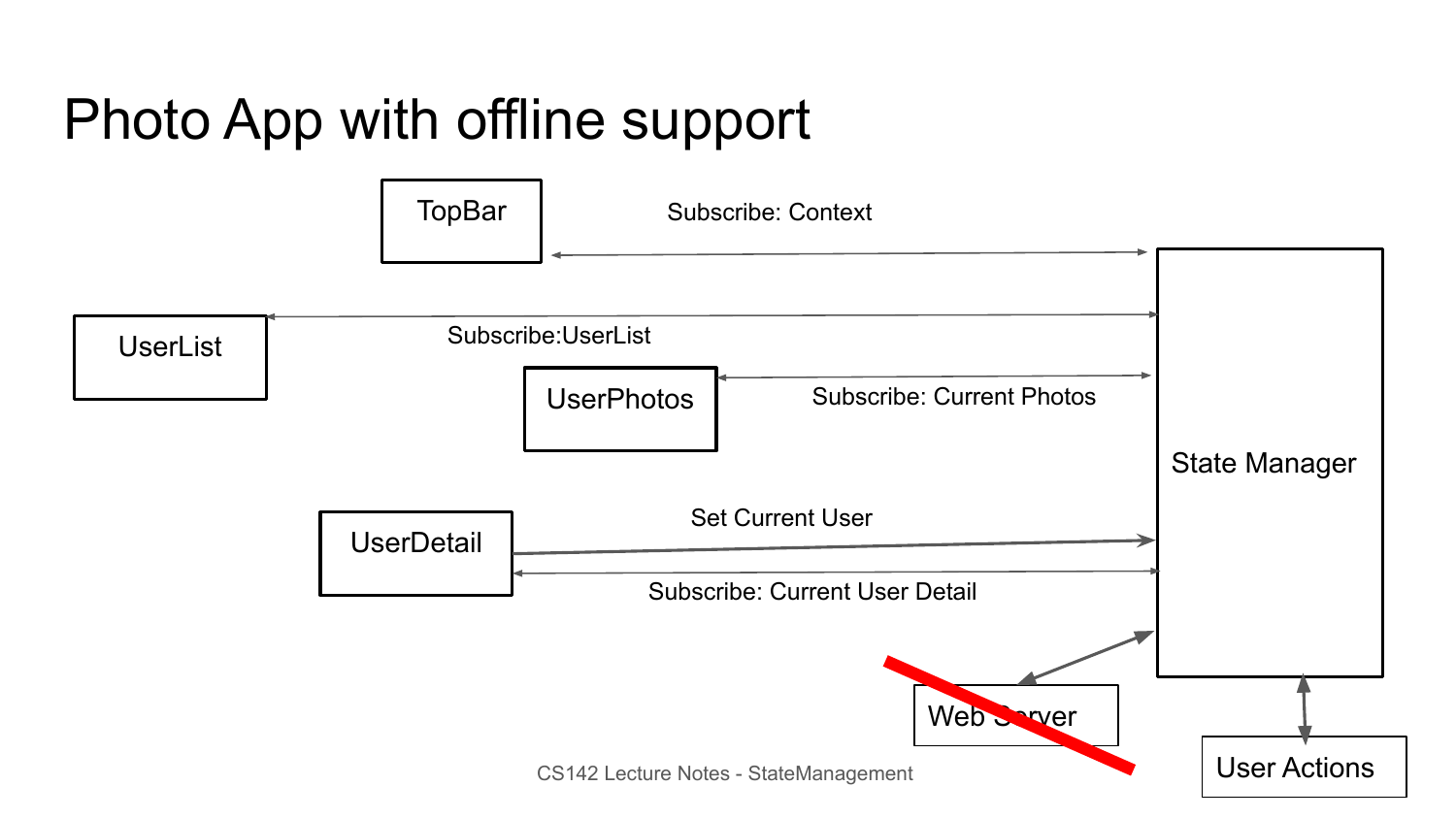# Dealing with other model changes

What happens if another user adds a photo or comment? Options:

- 1. Do nothing: Easy!
	- User won't see new material until they do something that caused the model to be refreshed
	- Very disconcerting if they don't see their own changes
- 2. Poll: Periodically check for changes or just refetch the model
	- Can provide a UI widget to trigger model refresh
- 3. Server push: Have the server push model changes as soon as they occur
	- User sees updates as soon as possible
	- Might conflict with user changes or be disconcerting for the user
	- Implementation is easier with Web Sockets